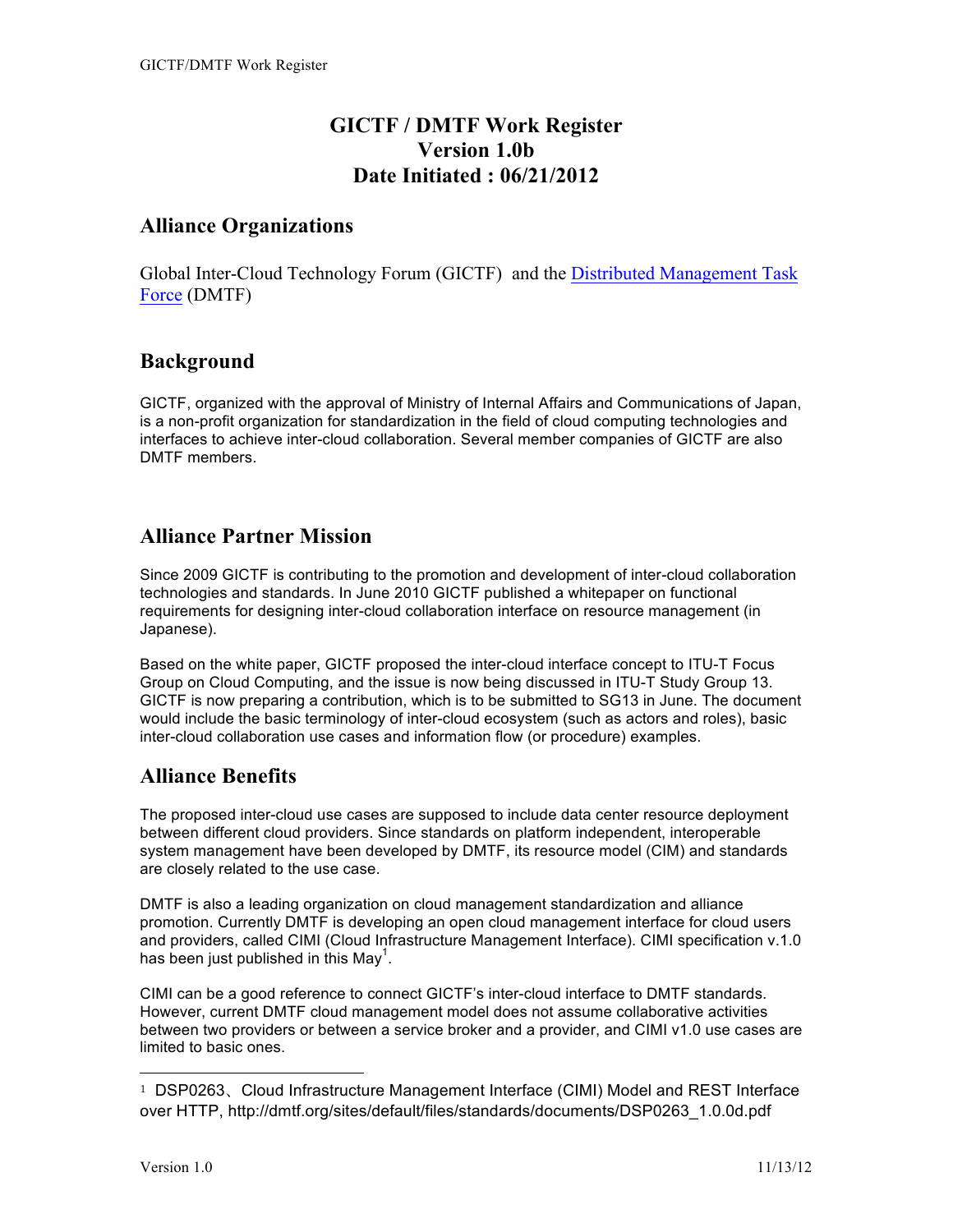Another related topic is the alliance between DMTF and TM-Forum, a standardization organization for telecommunication services. They are currently coordinating their terminologies and system models (i.e. CIM for ICT vendors and SID for telecom service providers). Their work does not include designing inter-cloud interface or related network protocols so far, but their coordination work should be closely related to GICTF activities.

# **Standards Development**

From above observations we can see the following possible liaison activities between GICTF and DMTF.

1. Coordination on cloud management model/terminology

 GICTF is working on the coordination of cloud eco-system model/terminology including multiprovider collaboration. DMTF is more focused on cloud management model for a single provider. Two parties can collaborate to coordinate their model/terminology to connect their models and interfaces smoothly. DMTF-TM Forum coordination work can be a reference for this work.

2. Coordination on inter-cloud management use cases and resource models

 Upon agreement on the cloud management mode/terminology, two parties can work on the coordination of inter-cloud management use cases and resource models, which could be applied to future versions of inter-cloud interface or CIMI interface.

The joint collaborative work can contribute the development and adoption of the standards for different cloud computing environments and services collaborating together without preparing vendor specific and/or domain specific customization effort.

## **Milestones / Dates**

The work will start with bi-directional exchange of information provided by both parties. Below is the list of documents/specifications that will be provided.

#### **By GICTF:**

•Intercloud Interface Specification Draft (Cloud Resource Data Model) •Intercloud Interface Specification Draft (Intercloud Protocol)

• ITU-T SG13 Contribution documents (in June)

#### **By DMTF:**

• DSP ISO102 v1.0.0, Architecture for Managing Clouds (whitepaper)

• DSP0263 v1.0.0, Cloud Infrastructure Management Interface (CIMI) Model and REST Interface over HTTP

• DSP2027 v1.0.0, Cloud Infrastructure Management Interface (CIMI) Primer

The work will begin with the discussion of the relevant cloud model and management use cases. Working groups responsible for the coordination work in both parties would be assigned later. Details of the discussion schedule, milestones, and deliverables are specified by the groups

## **Work Register Review Date**

The work register should be formally reviewed and updated annually.